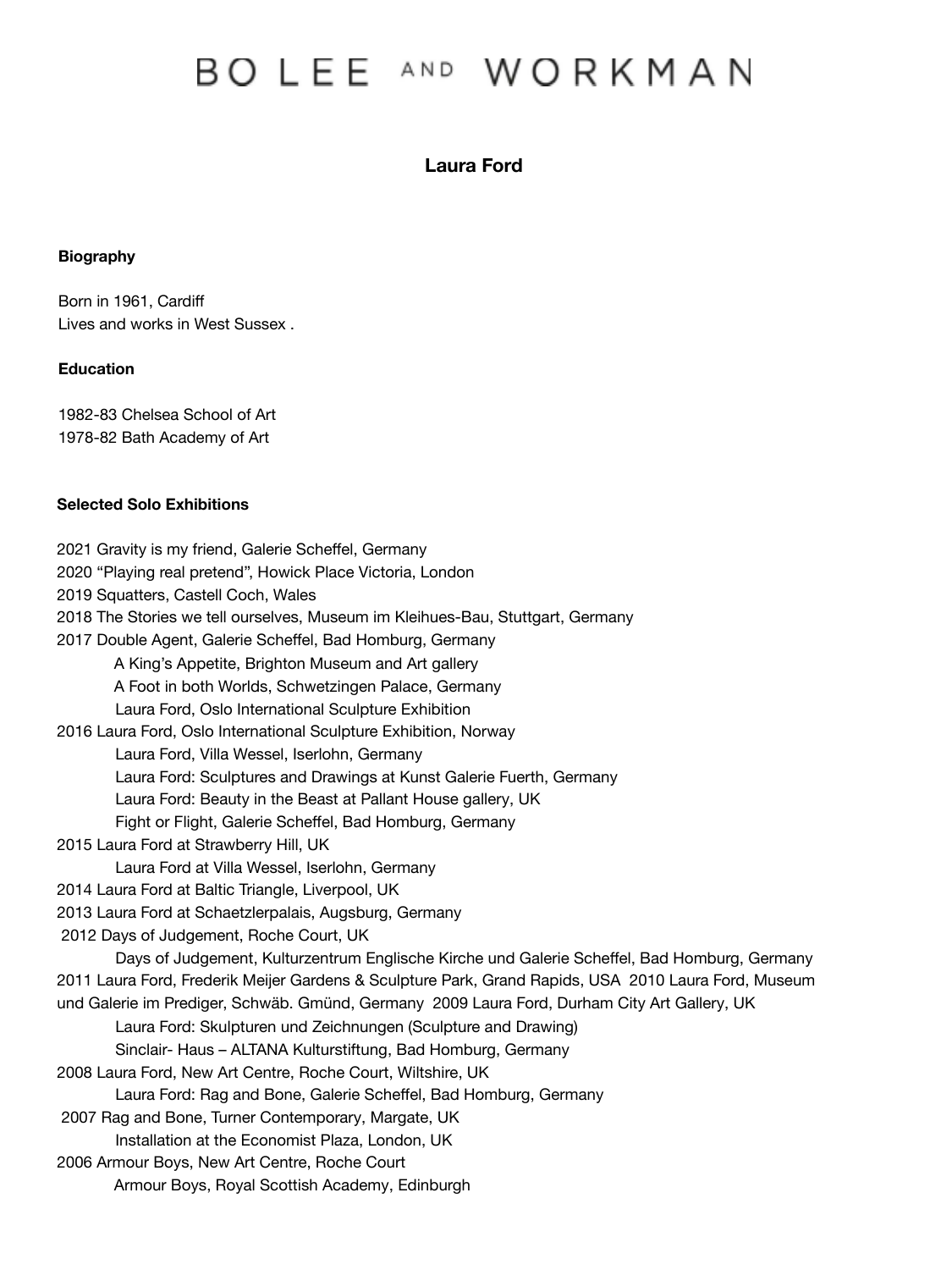SomeWhere Else, 51st Venice Biennale LAURA FORD Some Mothers Sons, Durham Art Gallery Wreckers, Houldsworth Gallery, London Wreckers, Beaconsfield, London The Great Indoors, Harris Museum and Art Gallery, Preston Aberystwyth Arts Centre, Aberystwyth Oriel Mostyn Gallery, Llandudno and Glynn Vivian, Swansea (touring) Headthinkers, Houldsworth Gallery, London The Great Indoors, Salamanca Centre of Contemporary Art, Spain New Works, De La Warr Pavilion, Bexhill on Sea Desperados, Houldsworth Gallery, London Wolsey Art Gallery, Ipswich (with Jacqui Poncelet) Arnolfini, Bristol (with Jacqui Poncelet) Camden Arts Centre, London (with Jacqui Poncelet) Not Just A Pretty Face, Spacex, Exeter Jose Freire Project Space, New York, USA GOD POT, Now 92, Castle Museum, Nottingham Benjamin Rhodes Gallery, London Nicola Jacobs Gallery, London

### **Selected Group Exhibitions**

2022 Sculpture Forever in the Now, The Lightbox @ Victoria Place, Woking, Surrey

2021 The Other Side of the Coin, New Art Centre, Salisbury, UK

Household Name, Elysium Gallery, Swansea, Wales

Thank you and I mean that very, very sincerely, 303, Lowerstoft

Eutopia, Queensrollahouse, London

2020 Beast exploring the human/animal divide, Tonbridge School, Tonbridge

2019 Parallel Lines: Drawing and Sculpture, Dora House, Royal Society of Sculptors, London Kensington and Chelsea Arts Festival, Napoleon Gardens, Holland Park, London

2018 Coal Forest, Woodhorn Museum, Northumberland

Bad Homburg Gustavsgarten Germany

Criminal Ornamentation (curated by Yinka Shonibare), Attenborough Arts Centre Leicester, Royal Albert Memorial Museum Exeter, Longside Gallery Wakefield, Southampton City Art Gallery 21st Century Women, Unit London

Frieze Sculpture Park, Regents Park London

Nr. 2 Umhverfing, Fljotsdalsherad, Iceland

Pilane 2018, Tjorn, Sweden

Animals & Us, Turner Contemporary, Margate

Burns Umbroke, Summerhall Edinburgh

2017 Broken Worlds, Kunstverein Gera, Germany and Gallery oqbo, Berlin, Germany

Who Decides? National Museum Cardiff, Wales

The Beauty of the Beast, kasteeldursel, Belgium

Discerning Eye, Mall galleries London

New Truth to Materials, Ditchling Museum of Art and Craft, UK

Blickachsen 11, Bad Homburg, Germany

Entangled, Turner Contemporary, Margate, UK

## 2016 Think Pieces, CASS Sculpture Foundation, UK Opening Exhibition at Jakob Halls, Galerie Scheffel, Germany FOUND at the Foundling Museum, London, UK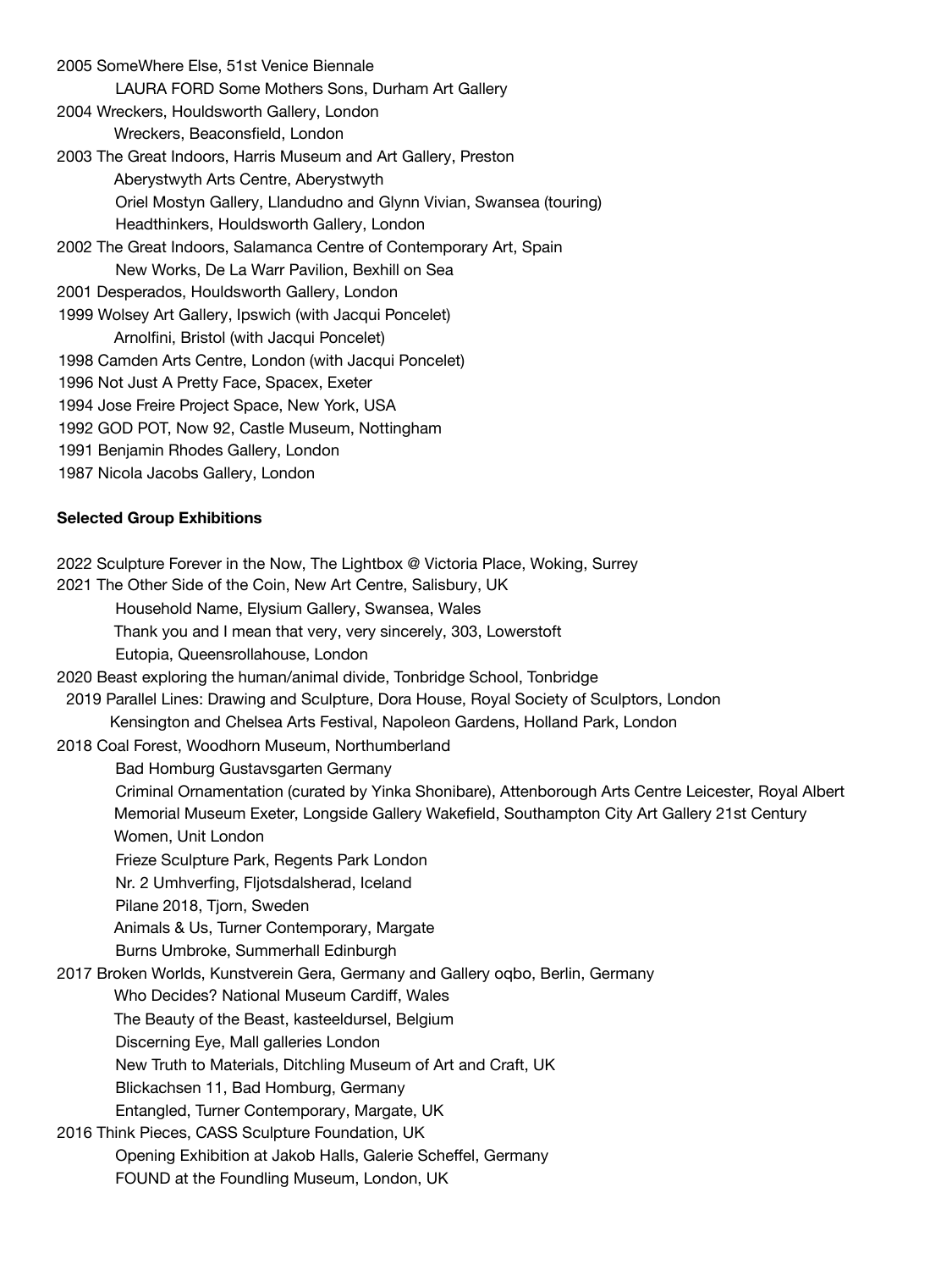2015 Vita Vitale, The Azerbaijan Pavillion at the 56th Biennale di Venezia, Italy

Laura Ford's Major Any the wiser at Pilane Sculpture Park, Sweden

2014 Committed to paper: Master drawings and prints by sculptors, Frederik Meijer Gardens & Sculpture Park, Grand Rapids, USA

Sculpture in Pilane, Pilane Sculpture Park, Sweden

Sculptures at Eberbach Monastery, Germany

2013 Savage & Tender, Robert Burns Birthplace Museum, Alloway

Women Collectors, Women Artists, Lloyd's Club, London

Emissary Cats at Blickachsen 9, campus of Goethe University, Frankfurt am Main, Germany 2012 Sculpture at Kloster Eberbach, Kloster Eberbach Foundation, organised by Galerie Scheffel, Germany Skulpturen, Laura Ford, Jaume Plensa, David Nash and Masayuki Koorida at Museum Bad Arolsen, Germany 2011 Landesmuseum für Industriekultur, TextilWerk Bocholt, Germany

New Paradises, Sculpture Garden of Ludwig Museum Koblenz, Germany

2010 Skulptur I, Pilane, Sweden

Scultura Internazionale a Racconigi, Racconigi Castle, Piedmont, Italy

Contemporary Eye: Crossovers, Pallant House Gallery, Chichester

2009 Skulptur I, Pilane, Sweden

Blickachsen 7, Kurpark, Bad Homburg, Germany

2008 Skulptur I, Pilane, Sweden

Sculpture in Pilane, Sweden

2007 Tech-Mac-Mayacom, Tokyo, Japan

Blickachsen 6, Kurpark, Bad Homburg, Germany

2006 Somewhere Else, Oriel Davies Gallery, Wales

2005 Kinderszenen (Childs Play), Rohkunstbau, Berlin, Germany

Figuratively Speaking, Miami Art Museum, Miami, USA

Size Matters: Exploring Scale in the Arts Council Collection, Hayward Gallery touring show, UK

2004 Artist's Favourites (selected by Yinka Shonibare), ICA, London

Into My World: Recent British Sculpture, Aldrich Museum, Connecticut, USA

2003 The Human Zoo, Hatton Gallery, University of Newcastle

2001 New Acquisitions, National Museum of Wales

2000 Little Angels, Houldsworth, London

British Art Show 5, Hayward Gallery London, Edinburgh, Southampton, Cardiff and Birmingham

1999 Sculpture at Goodwood

1998 Fun de Siècle, Walsall Museum

New Art from Britain, Kunstraum Innsbruck, Austria

Figurative Sculpture, Flowers East, London

1997 Rebel Angels, Walsall Museum

1996 Private View, Bowes Museum, Barnard Castle, Leeds

Sculpture at Goodwood

1995 It's a Pleasure, Royal Festival Hall, London

Art Casino, Barbican Centre, London

1992 Summer Lightning, Seamans Hospital, Greenwich, Wise Taylor Partnership, toured to Los Angeles Physical Encounter, including Helen Chadwick and Laura Godfrey Isaacs, Gardner Centre, Brighton 1990 Sculptors' Drawings, New York Studio School, New York

1988 The Deadly Grove (performance with Anne Griffin) Battersea Arts Centre, London

Third Eye Centre, Glasgow Museum of Modern Art, Oxford

Castle Museum, Nottingham

Whitechapel Open, London

1986 Menagerie, Yorkshire Sculpture Park

Third Generation of Women Sculptors Today, Canterbury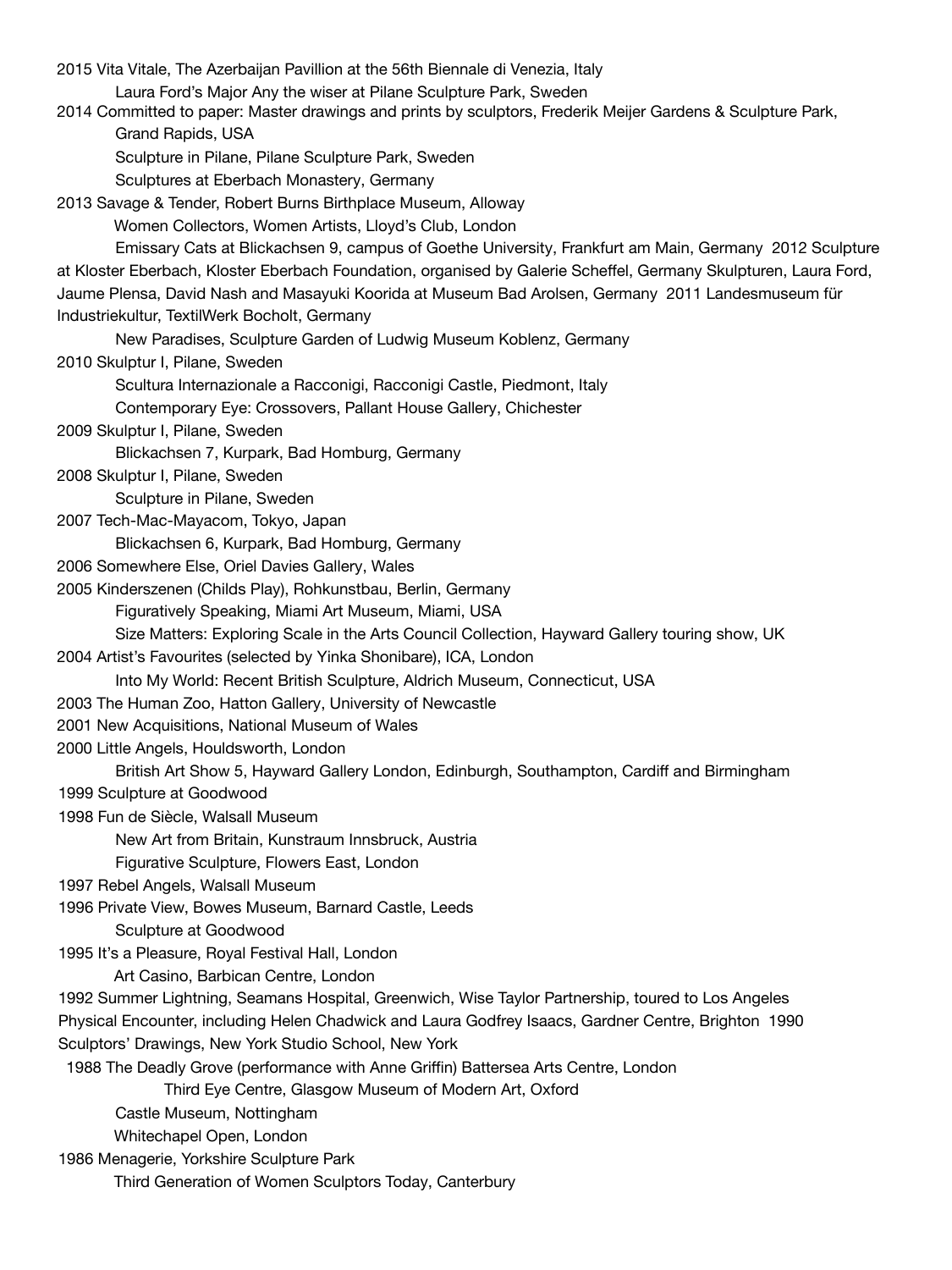1985 Metaphor and/or Symbol, Museum of Modern Art, Tokyo and Museum of Modern Art, Osaka 1983 The Sculpture Show, Hayward and Serpentine Galleries, London Sculpture New Directions, Cleveland Arts Centre, Middlesborough 1982 Northern New Contemporaries, Whitworth Gallery, Manchester New Contemporaries, ICA, London

## **Collections**

Tate

The Victoria and Albert Museum Government Art Collection Potteries Museum National Museums and Gallery of Wales Museum of Modern Art University of Iowa Arts Council of Great Britain Contemporary Art Society Unilever Penguin Books Oldham Art Galler The New Art Gallery Walsall The Glynn Vivian Art Gallery The Meijier Gardens Rapids USA The Gateway Foundation, St. Louis